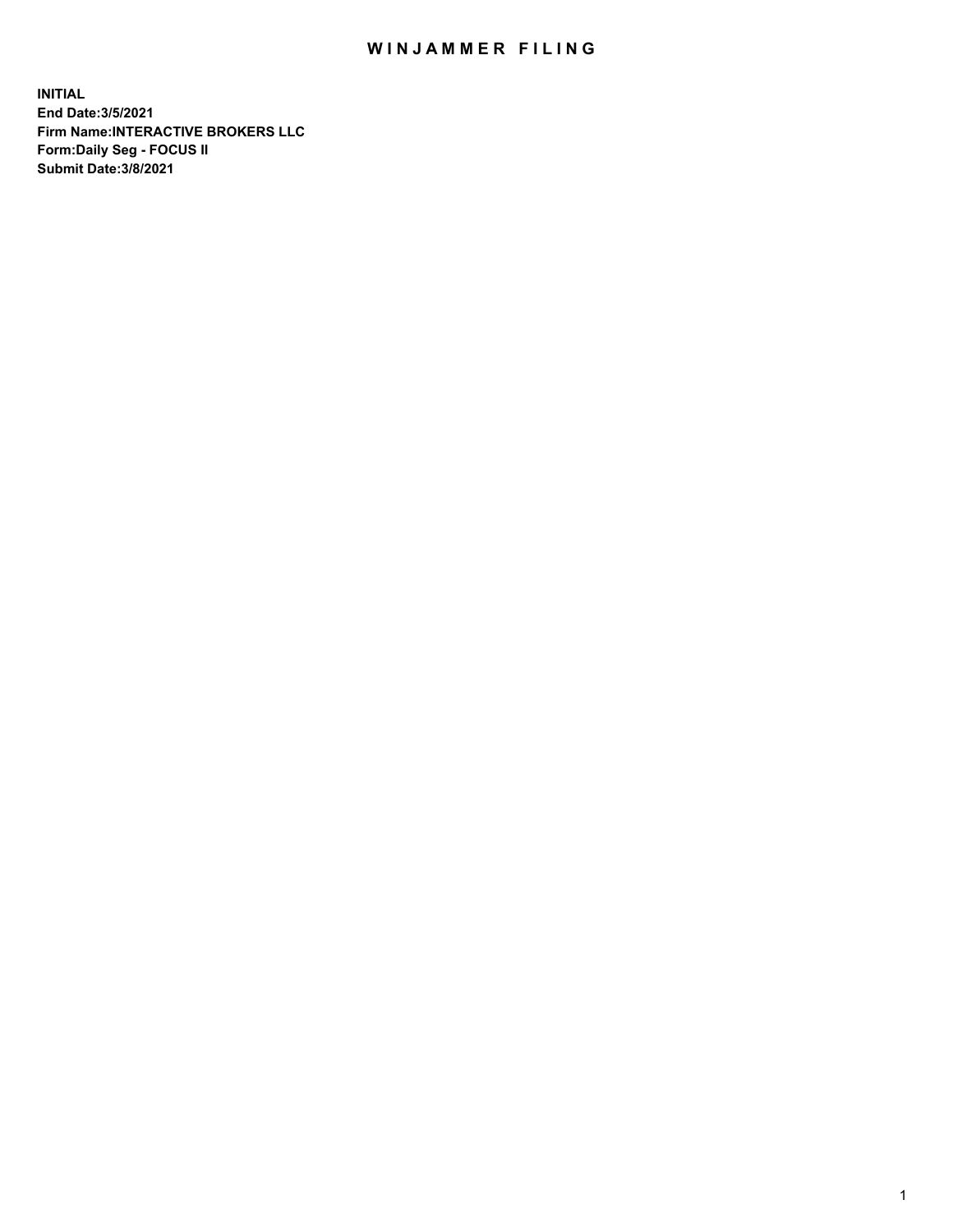**INITIAL End Date:3/5/2021 Firm Name:INTERACTIVE BROKERS LLC Form:Daily Seg - FOCUS II Submit Date:3/8/2021 Daily Segregation - Cover Page**

| Name of Company                                                                                                                                                                                                                                                                                                                | <b>INTERACTIVE BROKERS LLC</b>                                                                 |
|--------------------------------------------------------------------------------------------------------------------------------------------------------------------------------------------------------------------------------------------------------------------------------------------------------------------------------|------------------------------------------------------------------------------------------------|
| <b>Contact Name</b>                                                                                                                                                                                                                                                                                                            | James Menicucci                                                                                |
| <b>Contact Phone Number</b>                                                                                                                                                                                                                                                                                                    | 203-618-8085                                                                                   |
| <b>Contact Email Address</b>                                                                                                                                                                                                                                                                                                   | jmenicucci@interactivebrokers.c<br>om                                                          |
| FCM's Customer Segregated Funds Residual Interest Target (choose one):<br>a. Minimum dollar amount: ; or<br>b. Minimum percentage of customer segregated funds required:% ; or<br>c. Dollar amount range between: and; or<br>d. Percentage range of customer segregated funds required between:% and%.                         | $\overline{\mathbf{0}}$<br>$\overline{\mathbf{0}}$<br>155,000,000 245,000,000<br>00            |
| FCM's Customer Secured Amount Funds Residual Interest Target (choose one):<br>a. Minimum dollar amount: ; or<br>b. Minimum percentage of customer secured funds required:%; or<br>c. Dollar amount range between: and; or<br>d. Percentage range of customer secured funds required between:% and%.                            | $\overline{\mathbf{0}}$<br>$\overline{\mathbf{0}}$<br>80,000,000 120,000,000<br>0 <sub>0</sub> |
| FCM's Cleared Swaps Customer Collateral Residual Interest Target (choose one):<br>a. Minimum dollar amount: ; or<br>b. Minimum percentage of cleared swaps customer collateral required:% ; or<br>c. Dollar amount range between: and; or<br>d. Percentage range of cleared swaps customer collateral required between:% and%. | $\frac{0}{0}$<br>0 <sub>0</sub><br>0 <sub>0</sub>                                              |

Attach supporting documents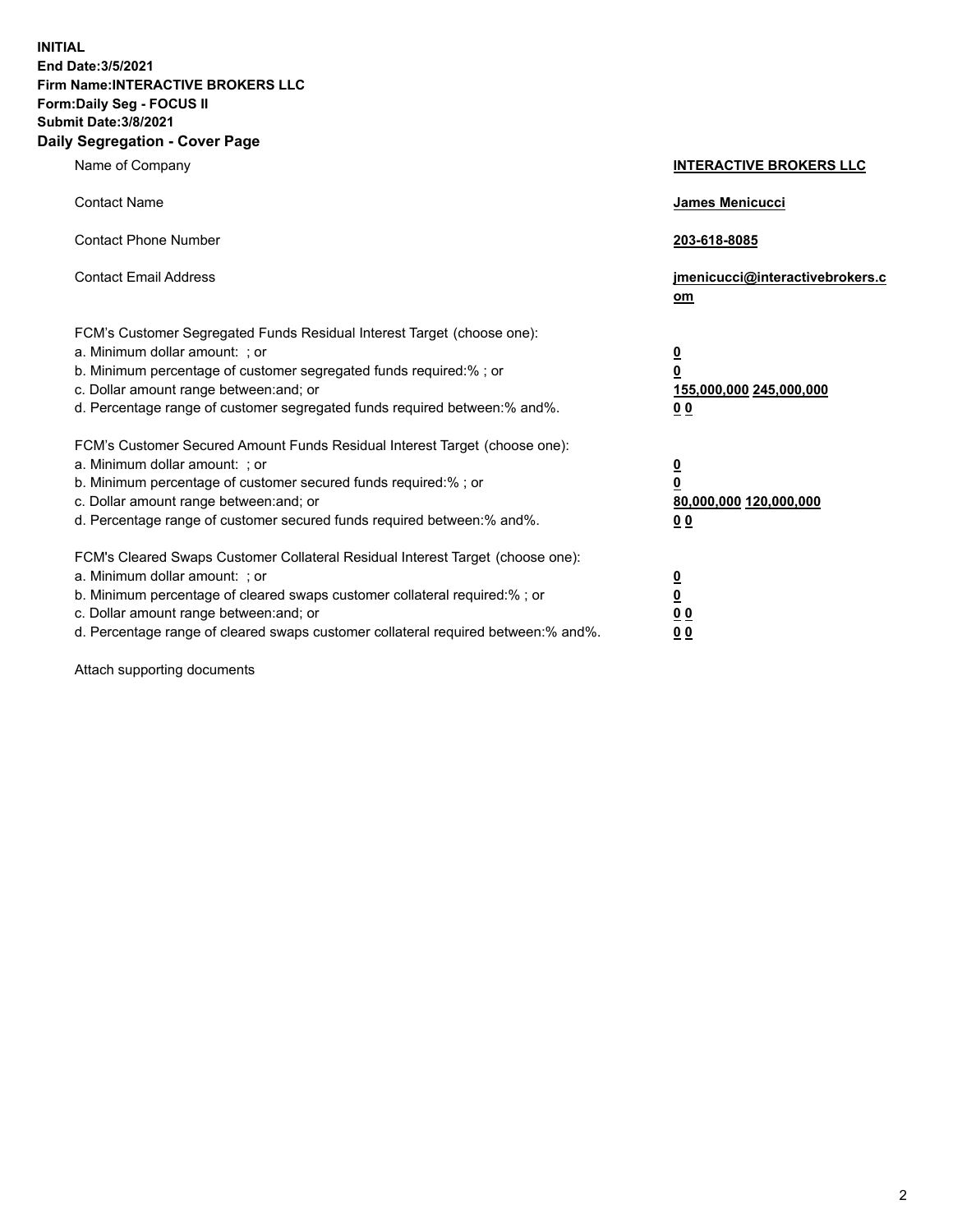## **INITIAL End Date:3/5/2021 Firm Name:INTERACTIVE BROKERS LLC Form:Daily Seg - FOCUS II Submit Date:3/8/2021 Daily Segregation - Secured Amounts**

|     | Dany Ocgregation - Occarea Anioants                                                                        |                                   |
|-----|------------------------------------------------------------------------------------------------------------|-----------------------------------|
|     | Foreign Futures and Foreign Options Secured Amounts                                                        |                                   |
|     | Amount required to be set aside pursuant to law, rule or regulation of a foreign                           | $0$ [7305]                        |
|     | government or a rule of a self-regulatory organization authorized thereunder                               |                                   |
| 1.  | Net ledger balance - Foreign Futures and Foreign Option Trading - All Customers                            |                                   |
|     | A. Cash                                                                                                    | 490,624,671 [7315]                |
|     | B. Securities (at market)                                                                                  | $0$ [7317]                        |
| 2.  | Net unrealized profit (loss) in open futures contracts traded on a foreign board of trade                  | -738,211 [7325]                   |
| 3.  | Exchange traded options                                                                                    |                                   |
|     | a. Market value of open option contracts purchased on a foreign board of trade                             | 144,767 [7335]                    |
|     | b. Market value of open contracts granted (sold) on a foreign board of trade                               | $-12,195$ [7337]                  |
| 4.  | Net equity (deficit) (add lines 1. 2. and 3.)                                                              | 490,019,032 [7345]                |
| 5.  | Account liquidating to a deficit and account with a debit balances - gross amount                          | 11,328 [7351]                     |
|     | Less: amount offset by customer owned securities                                                           | 0 [7352] 11,328 [7354]            |
| 6.  | Amount required to be set aside as the secured amount - Net Liquidating Equity                             | 490,030,360 [7355]                |
|     | Method (add lines 4 and 5)                                                                                 |                                   |
| 7.  | Greater of amount required to be set aside pursuant to foreign jurisdiction (above) or line                | 490,030,360 [7360]                |
|     | 6.                                                                                                         |                                   |
|     | FUNDS DEPOSITED IN SEPARATE REGULATION 30.7 ACCOUNTS                                                       |                                   |
| 1.  | Cash in banks                                                                                              |                                   |
|     | A. Banks located in the United States                                                                      | <b>73,515,442</b> [7500]          |
|     | B. Other banks qualified under Regulation 30.7                                                             | 0 [7520] 73,515,442 [7530]        |
| 2.  | Securities                                                                                                 |                                   |
|     | A. In safekeeping with banks located in the United States                                                  | 324,981,000 [7540]                |
|     | B. In safekeeping with other banks qualified under Regulation 30.7                                         | 0 [7560] 324,981,000 [7570]       |
| 3.  | Equities with registered futures commission merchants                                                      |                                   |
|     | A. Cash                                                                                                    | $0$ [7580]                        |
|     | <b>B.</b> Securities                                                                                       | $0$ [7590]                        |
|     | C. Unrealized gain (loss) on open futures contracts                                                        | $0$ [7600]                        |
|     | D. Value of long option contracts                                                                          | $0$ [7610]                        |
|     | E. Value of short option contracts                                                                         | 0 [7615] 0 [7620]                 |
| 4.  | Amounts held by clearing organizations of foreign boards of trade                                          |                                   |
|     | A. Cash                                                                                                    | $0$ [7640]                        |
|     | <b>B.</b> Securities                                                                                       | $0$ [7650]                        |
|     | C. Amount due to (from) clearing organization - daily variation                                            | $0$ [7660]                        |
|     | D. Value of long option contracts                                                                          | $0$ [7670]                        |
|     | E. Value of short option contracts                                                                         | 0 [7675] 0 [7680]                 |
| 5.  | Amounts held by members of foreign boards of trade                                                         |                                   |
|     | A. Cash                                                                                                    | 223,645,237 [7700]                |
|     | <b>B.</b> Securities                                                                                       | $0$ [7710]                        |
|     | C. Unrealized gain (loss) on open futures contracts                                                        | -9,377,225 [7720]                 |
|     | D. Value of long option contracts                                                                          | 144,767 [7730]                    |
|     | E. Value of short option contracts                                                                         | -12,195 [7735] 214,400,584 [7740] |
| 6.  | Amounts with other depositories designated by a foreign board of trade                                     | 0 [7760]                          |
| 7.  | Segregated funds on hand                                                                                   | $0$ [7765]                        |
| 8.  | Total funds in separate section 30.7 accounts                                                              | 612,897,026 [7770]                |
| 9.  | Excess (deficiency) Set Aside for Secured Amount (subtract line 7 Secured Statement<br>Page 1 from Line 8) | 122,866,666 [7380]                |
| 10. | Management Target Amount for Excess funds in separate section 30.7 accounts                                | 80,000,000 [7780]                 |
| 11. | Excess (deficiency) funds in separate 30.7 accounts over (under) Management Target                         | 42,866,666 [7785]                 |
|     |                                                                                                            |                                   |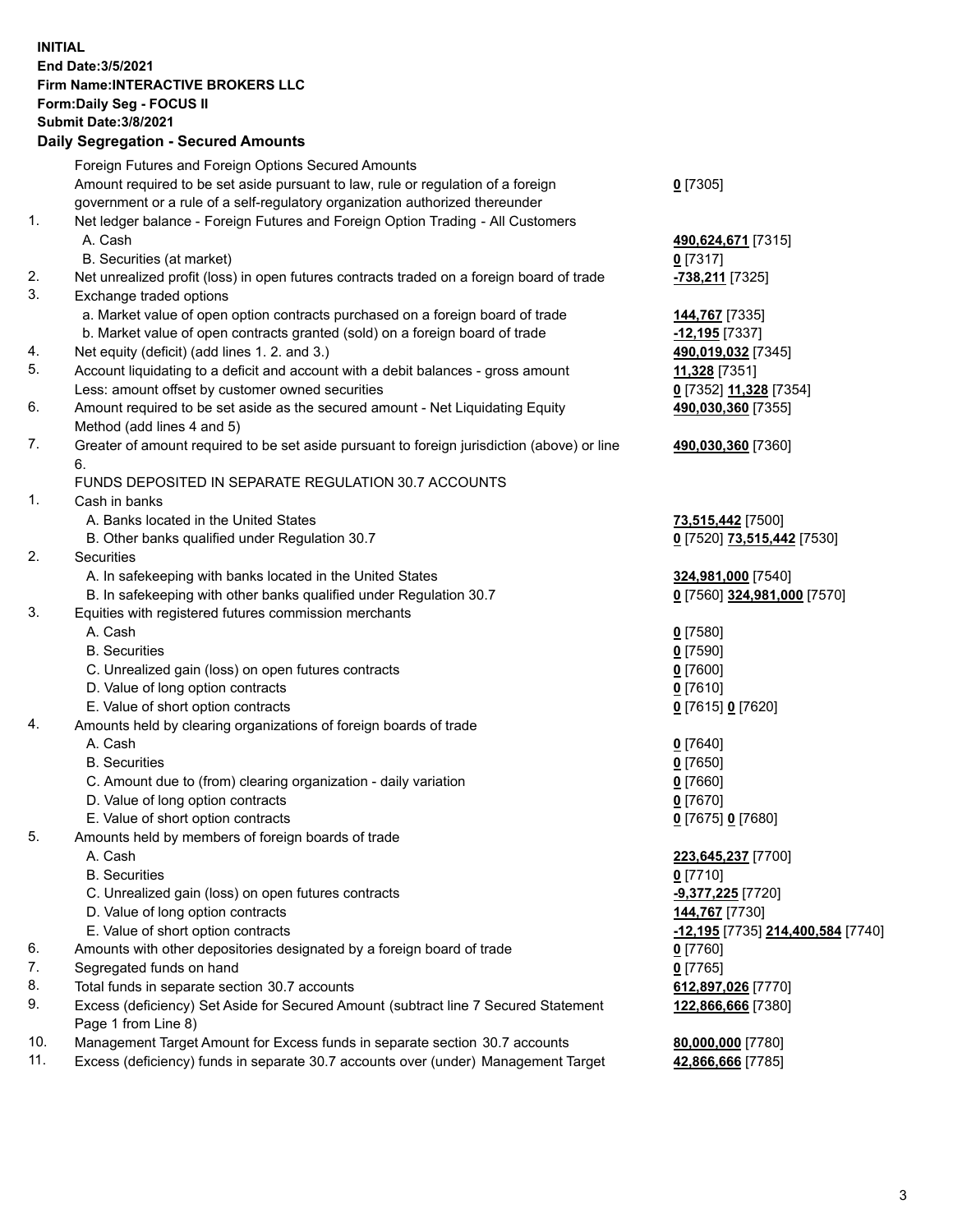**INITIAL End Date:3/5/2021 Firm Name:INTERACTIVE BROKERS LLC Form:Daily Seg - FOCUS II Submit Date:3/8/2021 Daily Segregation - Segregation Statement** SEGREGATION REQUIREMENTS(Section 4d(2) of the CEAct) 1. Net ledger balance A. Cash **6,370,396,558** [7010] B. Securities (at market) **0** [7020] 2. Net unrealized profit (loss) in open futures contracts traded on a contract market **120,445,847** [7030] 3. Exchange traded options A. Add market value of open option contracts purchased on a contract market **320,414,861** [7032] B. Deduct market value of open option contracts granted (sold) on a contract market **-271,711,441** [7033] 4. Net equity (deficit) (add lines 1, 2 and 3) **6,539,545,825** [7040] 5. Accounts liquidating to a deficit and accounts with debit balances - gross amount **3,178,766** [7045] Less: amount offset by customer securities **0** [7047] **3,178,766** [7050] 6. Amount required to be segregated (add lines 4 and 5) **6,542,724,591** [7060] FUNDS IN SEGREGATED ACCOUNTS 7. Deposited in segregated funds bank accounts A. Cash **2,356,740,640** [7070] B. Securities representing investments of customers' funds (at market) **1,954,437,955** [7080] C. Securities held for particular customers or option customers in lieu of cash (at market) **0** [7090] 8. Margins on deposit with derivatives clearing organizations of contract markets A. Cash **501,397,077** [7100] B. Securities representing investments of customers' funds (at market) **1,867,531,735** [7110] C. Securities held for particular customers or option customers in lieu of cash (at market) **0** [7120] 9. Net settlement from (to) derivatives clearing organizations of contract markets **54,766,936** [7130] 10. Exchange traded options A. Value of open long option contracts **320,349,232** [7132] B. Value of open short option contracts **-271,679,629** [7133] 11. Net equities with other FCMs A. Net liquidating equity **0** [7140] B. Securities representing investments of customers' funds (at market) **0** [7160] C. Securities held for particular customers or option customers in lieu of cash (at market) **0** [7170] 12. Segregated funds on hand **0** [7150] 13. Total amount in segregation (add lines 7 through 12) **6,783,543,946** [7180] 14. Excess (deficiency) funds in segregation (subtract line 6 from line 13) **240,819,355** [7190] 15. Management Target Amount for Excess funds in segregation **155,000,000** [7194] 16. Excess (deficiency) funds in segregation over (under) Management Target Amount **85,819,355** [7198]

Excess